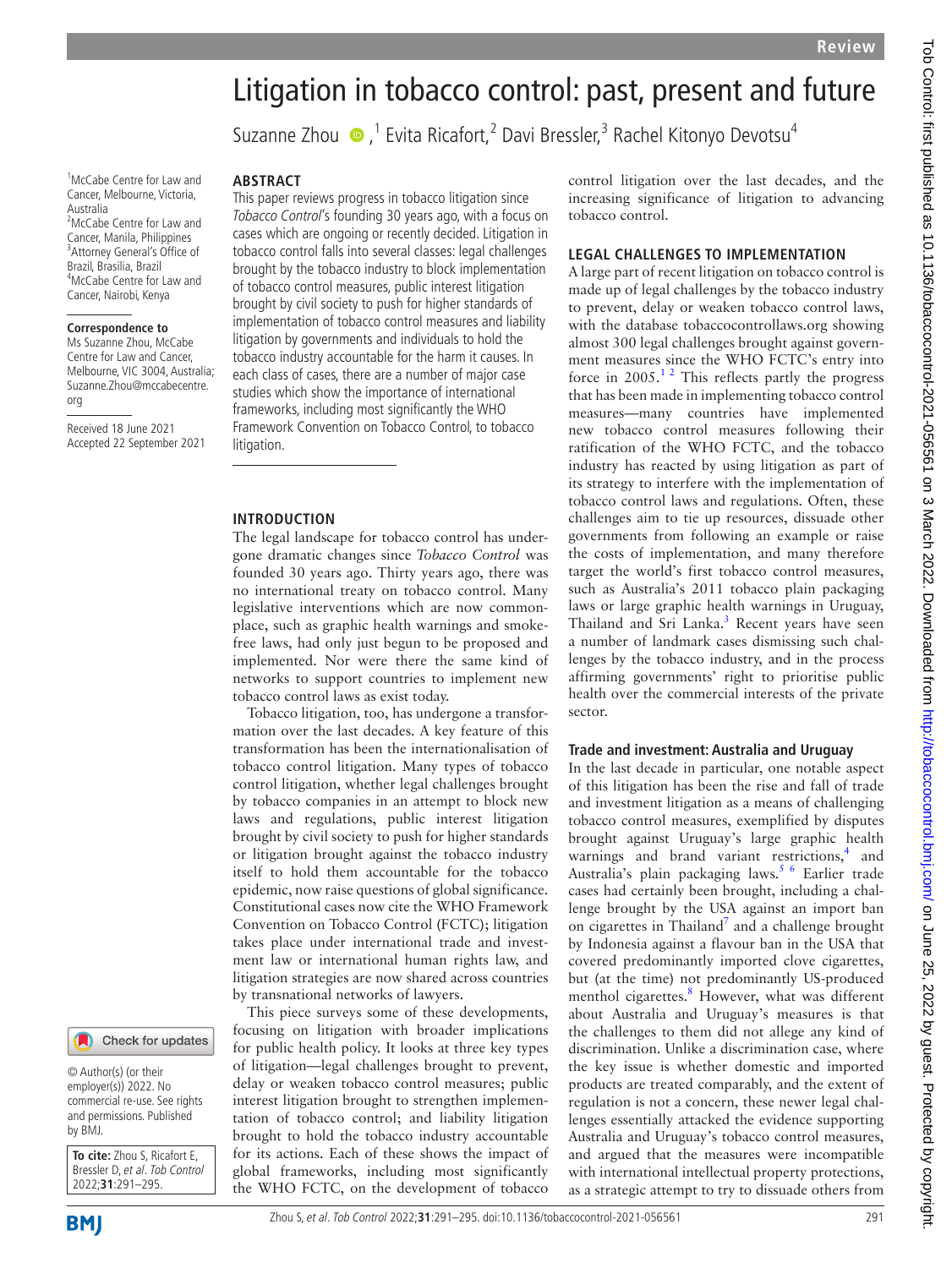following the example by threatening expensive litigation at the international level. They therefore raised much more fundamental questions about the tension between economic liberalisation and public health, and about the space that governments have to implement life-saving tobacco control policies.

The dismissal of all the legal challenges brought against Australia and Uruguay's measures is therefore a landmark development, both for tobacco control and for public health and trade more broadly. In Australia, legal challenges to plain packaging in the World Trade Organization,<sup>[6](#page-3-6)</sup> under the 1993 Hong Kong-Australia bilateral investment treaty,<sup>5</sup> and in the High Court of Australia were all decided in favour of Australia.<sup>[9](#page-3-7)</sup> In Uruguay, the tribunal constituted under the 1988 Switzerland–Uruguay bilateral investment treaty rejected comprehensively the challenge brought by Philip Morris companies and their Uruguayan subsidiary.<sup>[4](#page-3-2)</sup>

These trade and investment disputes clarify the space under trade and investment agreements to regulate for public health. Importantly, they confirm that trademark laws (and other forms of intellectual property) do not prevent the regulation of packaging and labelling nor the prohibition of advertising trademarks granting only a right to prevent third parties from infringing a trademark, not a right to prevent the state from regulating its use. They have also made statements that are important to countering tobacco industry interference more generally, including by rejecting tobacco industry arguments about the evidence (and in many cases chastising attempts to confound the evidence), affirming the importance of the WHO FCTC as evidentiary support and clarifying that countries with limited resources to develop local evidence can rely on the expe-riences of others.<sup>[10 11](#page-3-8)</sup>

#### **Domestic and regional court cases**

While the trade and investment cases may be some of the most high-profile legal challenges, litigation in domestic and regional courts remains the most common form of legal challenge. Here, too, we have seen a number of landmark cases rejecting the arguments of the tobacco industry and affirming states' right to adopt and implement tobacco control measures in accordance with the WHO FCTC.

While a complete review of these legal challenges is outside the scope of this paper, a few case studies show some of the issues involved in this kind of litigation.

In 2019, the Supreme Court of Kenya dismissed a challenge by British American Tobacco (BAT) to its Tobacco Control Regulations, finding that BAT had not had any of its procedural rights to participate infringed during the lawmaking process, that the conflict of interest provisions in the law did not discriminate against BAT given that it was reasonable to protect public health policies from tobacco industry interference, that there was no violation of intellectual property rights and that there was a sound legal basis to require tobacco companies to pay 2% of the value of tobacco products manufactured or imported in each financial year into a tobacco control fund.[12](#page-3-9) In Uganda, similarly, the Constitutional Court of Uganda rejected a challenge brought by BAT Uganda against its Tobacco Control Act. Notably, the Ugandan court emphasised that the Tobacco Control Act advances the rights to life and health, while also situating BAT's challenge within a broader pattern of the tobacco industry using litigation to intimidate countries and prevent critical public health policies from being adopted.<sup>[13](#page-3-10)</sup>

Several countries have had victories affirming their ability to adopt large graphic health warnings under Article 11 of the

WHO FCTC. In Thailand, the Supreme Administrative Court ruled that the implementation of graphic health warning regulations should not be suspended as sought by the tobacco industry, as the requirements were not beyond the scope of the law and were issued to protect the people and the youth.<sup>14</sup> In Sri Lanka, the Court of Appeal upheld graphic health warning regulations and looked at international evidence on the effectiveness of pictorial health warnings. The court noted that it was taking on a 'global point of view', considering that pictorial warnings are accepted and adopted all over the world. The court also took the WHO FCTC and the Article 11 Guidelines into account and emphasised that domestic law should be interpreted in harmony with Sri Lanka's international commitments.<sup>15</sup> In Europe, the unsuccessful legal challenge to the European Union's (EU) Tobacco Products Directive both upheld EU-wide graphic health warnings, among other measures, and paved the way for many European countries to adopt plain packaging.<sup>16</sup>

Each of these cases is significant in allowing tobacco control laws to move ahead, and in contributing to a growing body of case law affirming that public health should take priority over the commercial interests of the tobacco industry, and in many cases, contributing to progressive interpretations of the right to health which advance the protection of the right in other contexts as well.<sup>17</sup>

## **PUBLIC INTEREST LITIGATION**

Although these are fewer in number than industry-brought litigation, there are also many examples of cases brought by civil society to push for higher standards. These have taken two forms. In countries where international treaties can be directly enforced in domestic courts, civil society have brought cases to compel implementation of the WHO FCTC. In other cases, civil societies have argued that obligations under the right to life or right to health require action on tobacco control.

In relation to actions directly invoking the WHO FCTC, in the Netherlands, civil society organisations brought a case arguing that the Netherlands had not complied with its obligations under Article 8 of the WHO FCTC, because its smoke-free law had exceptions that were inconsistent with the recommendation in the Article 8 implementation guidelines for 100% smoke-free public places. The Supreme Court, as well as the lower courts, ordered the government to adopt a smoke-free law that did not contain such exceptions, finding that Article 8 should be interpreted in light of the recommendation in the guidelines that only 100% smoke-free laws were effective.[18](#page-3-15) This litigation clarifies that, in addition to providing technical guidance, the WHO FCTC guidelines are an important aspect of interpreting the obligations under the WHO FCTC itself.

In relation to human rights examples, in India, the 2001 case of Murli S Deora established that failing to provide a smoke-free environment by banning smoking in public places was a viola-tion of the right to life.<sup>[19](#page-3-16)</sup> More recently, in the case of Love Care Foundation v Union of India, the right to life and the WHO FCTC read together have been used to successfully argue that the government should undertake a feasibility study into plain packaging,<sup>[20](#page-3-17)</sup> while in a case pending before the National Green Tribunal, advocates argue that the failure to prevent cigarette butt pollution violates environmental laws. $^{21}$  $^{21}$  $^{21}$  Public interest litigation sits alongside other ways in which civil societies have used human rights law to advance tobacco control. In the legal challenge brought by BAT in Uganda, mentioned above, the Center for Health, Human Rights and Development intervened in support of the government, arguing that the tobacco control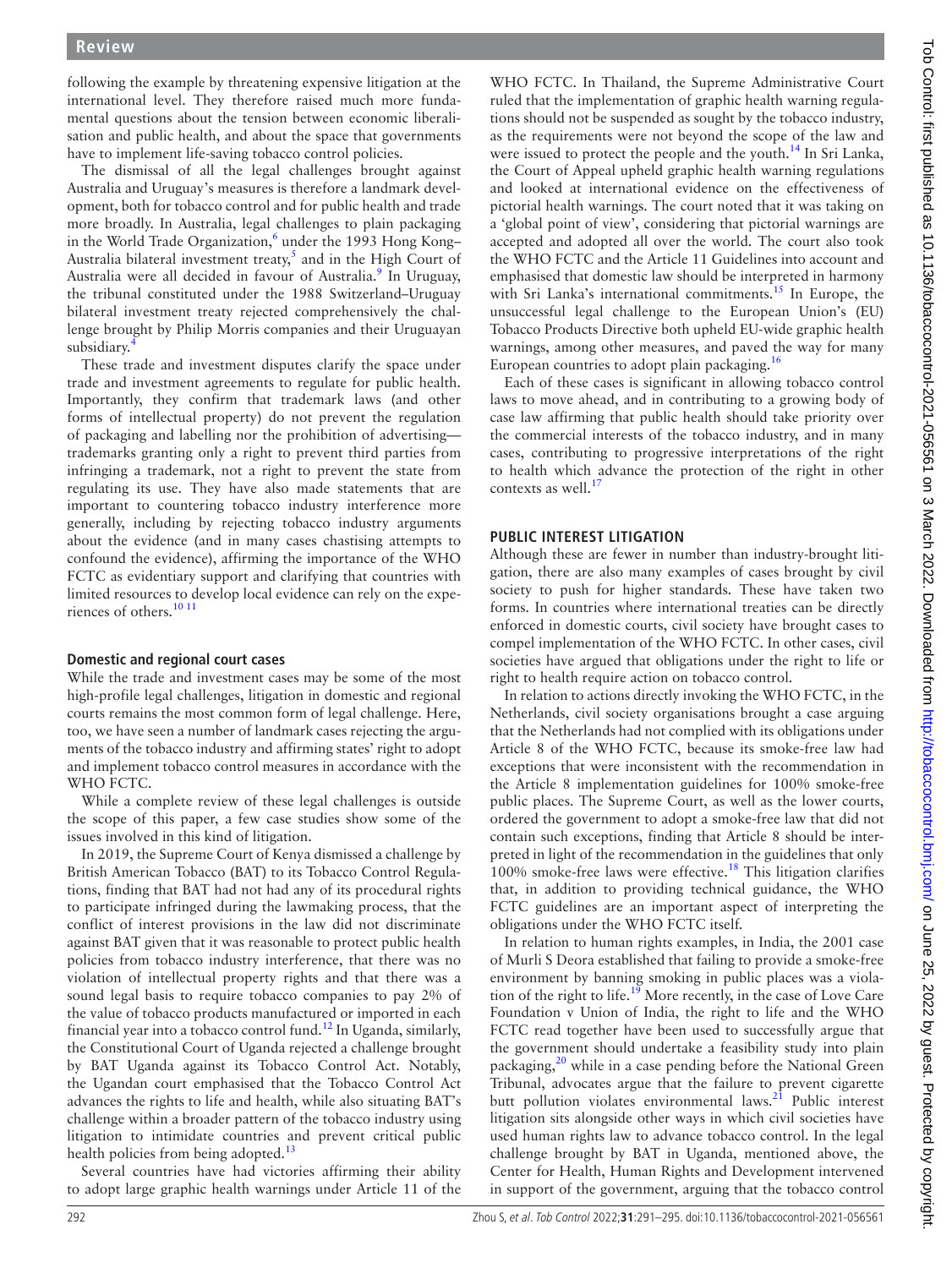law promoted the right to health, $13$  while advocates have also submitted shadow reports before human rights committees under international human rights treaties, such as in Argentina (a non-party to the WHO FCTC), where a coalition of women's groups and tobacco control groups argued that Argentina had failed to protect women's rights to health by failing to regulate gender-targeted tobacco advertising.<sup>[22](#page-3-19)</sup>

#### **ARTICLE 19 LITIGATION**

Litigation against the tobacco industry has been a long-standing feature of the law in tobacco control. Examples of such litigation include healthcare cost recovery litigation in the USA, which led to a 'master settlement agreement' with major tobacco manufacturers to compensate US states for the cost of tobacco-related illness, $23$  antiracketeering litigation by the US Department of Justice to hold the industry accountable for deceiving the public in relation to the harms caused by tobacco<sup>24</sup> and personal injury litigation brought by individuals around the world seeking compensation for illness (and in some cases death) caused by the tobacco industry.[25](#page-3-22) Much of this litigation has been critical to exposing the behaviour of the tobacco industry over decades to prevent action on public health.

In recognition of the importance of litigation by both individuals and governments against the tobacco industry, Article 19 of the WHO FCTC requires that parties 'consider taking legislative action or promoting their existing laws, where necessary, to deal with criminal and civil liability, including compensation where appropriate'. However, this is not an easy task for countries, as political will, legal ground for the court action and the challenge of engaging big conglomerates in court play a big part in the success of the litigation. To date, few countries have successfully engaged in attempts to hold the tobacco industry liable.

In the last few years, there have been major developments in litigation to hold the tobacco industry accountable in its role in the global tobacco epidemic. These include criminal complaints in the Netherlands<sup>[26](#page-3-23)</sup> and France,<sup>[27](#page-3-24)</sup> which, although not yet resulting in successful prosecutions, have expanded public awareness of the harm the tobacco industry causes. They also include civil liability judgements in favour of persons affected by smoking-related illnesses,<sup>28</sup> as well as healthcare cost recovery actions currently in progress against the industry.

One of the most recent initiatives in this matter comes from Brazil, a big producer and consumer of tobacco and a country with one of the most extensive free and universal healthcare systems globally. The Brazilian public healthcare system is financed by the whole population, and the damages of tobaccorelated diseases impose a tremendous burden on all society.

In light of that fact, the Attorney General's Office of Brazil, in May 2019, filed a lawsuit against the country's biggest tobacco manufacturers, including the Brazilian subsidiaries and the headquarters Philip Morris International and BAT.<sup>2930</sup> The case shines a light on the liability of transnational companies and how all economic groups have to be held accountable for their actions.

The lawsuit describes the wrongdoings of the industry through decades (denial of the addictiveness and harms of the product, marketing for children, on others) and shows how these conducts had an impact on Brazil's population, even if committed by the headquarters. Brazil's case is in its early stages, but serves as an instrument to promote awareness and expose the tobacco industry on a global scale, and may well be a landmark litigation to exact liability from the industry. The experience of Brazil should encourage countries to seek guidance and

support to analyse the possibility of entering similar endeavours under Article 19.

By exposing the industry's practices, lawsuits filed under Article 19 can help fulfil other WHO FCTC rules as well. Discussions about cases can raise public awareness, develop knowledge about how the government must relate to tobacco companies and protect the population from new products claimed to be less harmful, just as 'light' cigarettes were portrayed years ago.

# **ROLE OF THE WHO FCTC IN THIS LITIGATION**

From the above, we can see the significance of international laws and policy frameworks to much of this litigation, both as a forum for such litigation in the case of trade and investment agreements, and as norms which are applied in domestic courts, in the case of arguments on human rights or intellectual property. The WHO FCTC in particular has had a remarkable impact on shaping many aspects of tobacco control litigation.<sup>[31 32](#page-3-27)</sup> It has:

- Provided a basis for pushing for higher standards of tobacco control implementation.
- $\blacktriangleright$  Helped integrate tobacco control into human rights agendas, including through the WHO FCTC's recognition in its preamble of the links between human rights and tobacco control.
- Provided evidentiary support in trade and investment cases, either in terms of the scientific evidence, or to demonstrate international practice or consensus.
- Supported the legal basis of tobacco control measures.
- Supported the characterisation of a measure as a public health measure or as reasonable/proportionate.
- Demonstrated why it is necessary to limit certain commercial rights and interests.

More broadly, the WHO FCTC has helped support countryto-country sharing of information relating to litigation, provided a forum for networks to be built between civil societies, created institutions to provide technical support to countries such as the Knowledge Hub on Legal Challenges, $33$  facilitated related work on litigation through civil society organisations such as the Campaign for Tobacco-Free Kids' International Legal Consortium and Corporate Accountability International and provided tools for parties such as the Article 19 liability toolkit.<sup>[34](#page-4-1)</sup> And of course, many of these cases relate to measures which were undertaken to implement the WHO FCTC, or in accordance with its obligations on liability under Article 19, so the treaty itself, and support to countries to implement the treaty through initiatives such as the FCTC 2030 project, has inherently shaped the course of much of this litigation.

#### **CONCLUSION**

Litigation in tobacco control continues to evolve, with the tobacco industry and its allies in particular shifting many of its legal challenges to the treatment of tobacco products under COVID-19 lockdown laws,  $35$  challenges to 'tobacco-free generation laws'  $36$ and cases involving the regulation of e-cigarettes and other novel tobacco products, as well as product regulation more generally.<sup>[37](#page-4-4)</sup> Likewise, governments and civil societies continue to adapt their use of litigation as a tool to advance public health, with liability cases such as those in Brazil and France mentioned above still in their early stages. However, the existing body of tobacco control litigation has made a major contribution to the development of international and domestic public health law, and will no doubt continue to touch on important systemic questions, including the responsibilities of powerful commercial actors, the duties of states to protect public health and the rights of people to life and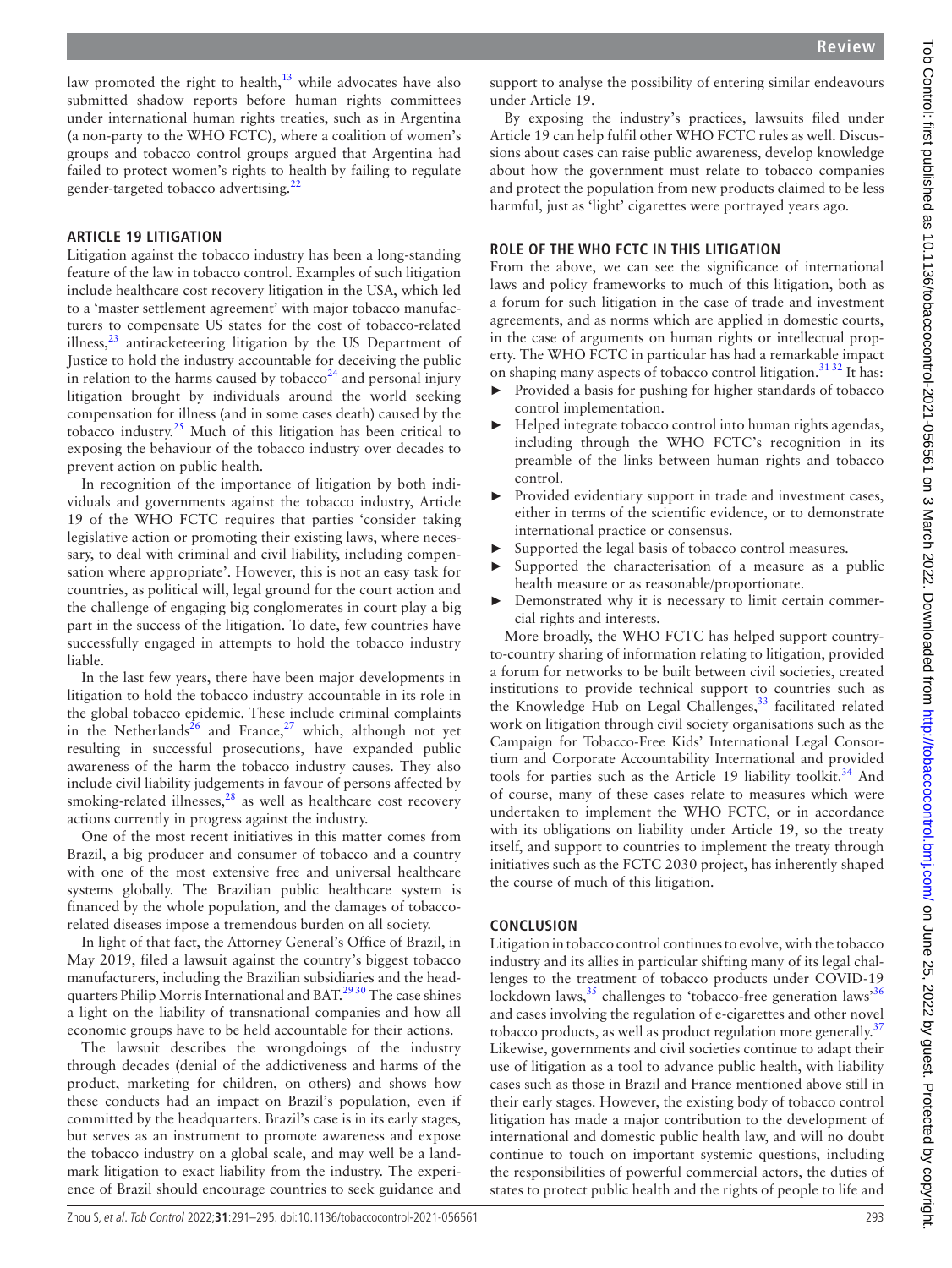health, in the face of an industry that continues to kill 8 million people a year.

# **What this paper adds**

- ► This paper examines tobacco litigation across all three categories of legal challenges brought by industry, public interest litigation by civil society and litigation to hold the tobacco industry accountable.
- ► The paper analyses several major recent cases and draws lessons from them for the role of law and international cooperation in tobacco control.

#### **Twitter** Suzanne Zhou [@zhousuzanne](https://twitter.com/zhousuzanne)

**Acknowledgements** The authors thank Keith Lu for editorial assistance in preparing the manuscript and references.

**Contributors** The authors jointly conceptualised and developed the outline of the paper. SZ drafted the sections on trade and investment and collated contributions from the author team. ER, RKD and SZ drafted the sections on domestic and regional court cases. DB drafted the section on Article 19 litigation in Brazil. All authors reviewed, edited and signed off on the final manuscript.

**Funding** Australian Government Department of Health (4-CKY89XU).

**Competing interests** SZ, ER and RKD report that the McCabe Centre is a WHO FCTC Knowledge Hub on Legal Challenges and a WHO Collaborating Centre for Law and Non-communicable Diseases, and receives funding from the Australian government for these functions. The McCabe Centre has provided technical support to many of the countries involved in the litigation commented on in this article. DB reports that he is part of the legal team in the Attorney General's Office in the healthcare cost recovery litigation that Brazil has launched against tobacco manufacturers.

**Patient consent for publication** Not required.

**Provenance and peer review** Commissioned; externally peer reviewed.

#### **ORCID iD**

Suzanne Zhou <http://orcid.org/0000-0001-8308-5211>

#### **REFERENCES**

- <span id="page-3-0"></span>1 Campaign for Tobacco Free Kids. Tobacco Control Laws. Available: [http://www.](http://www.tobaccocontrollaws.org/) [tobaccocontrollaws.org/](http://www.tobaccocontrollaws.org/) [Accessed Aug 2021].
- 2 Campaign for Tobacco Free Kids, International Legal Consortium. Tobacco control laws – major litigation victories. Available: [https://www.tobaccocontrollaws.org/](https://www.tobaccocontrollaws.org/litigation/major_litigation_decisions) [litigation/major\\_litigation\\_decisions](https://www.tobaccocontrollaws.org/litigation/major_litigation_decisions)
- <span id="page-3-1"></span>3 Zhou S, Liberman J. The global tobacco epidemic and the WHO Framework Convention on Tobacco Control - the contributions of the WHO's first convention to global health law and governance. In: Research handbook on global health law. 1 edn. Edward Elgar Publishing Ltd, 2018: 340–88.
- <span id="page-3-2"></span>4 Philip Morris Brands Sarl v Uruguay (award) (ICSID arbitral tribunal, ICSID case no ARB/10/7, 8 July 2016). Available: [https://www.tobaccocontrollaws.org/litigation/](https://www.tobaccocontrollaws.org/litigation/decisions/uy-20160708-philip-morris-srl-v-uruguay) [decisions/uy-20160708-philip-morris-srl-v-uruguay](https://www.tobaccocontrollaws.org/litigation/decisions/uy-20160708-philip-morris-srl-v-uruguay)
- <span id="page-3-3"></span>5 Philip Morris Asia Ltd v Australia (award on jurisdiction and admissibility) (Permanent Court of Arbitration, PCA case no 2012-12, 17 December 2015). Available: [https://](https://www.tobaccocontrollaws.org/litigation/decisions/au-20151217-philip-morris-asia-v-australia) [www.tobaccocontrollaws.org/litigation/decisions/au-20151217-philip-morris-asia-v](https://www.tobaccocontrollaws.org/litigation/decisions/au-20151217-philip-morris-asia-v-australia)[australia](https://www.tobaccocontrollaws.org/litigation/decisions/au-20151217-philip-morris-asia-v-australia)
- <span id="page-3-6"></span>6 World Trade Organization. Australia — Certain measures concerning trademarks, geographical indications and other plain packaging requirements applicable to tobacco products and packaging. Report of the Appellate Body. WT/DS435/AB/R, WT/ DS441/AB/R (9 June 2020). Available: [https://www.wto.org/english/tratop\\_e/dispu\\_](https://www.wto.org/english/tratop_e/dispu_e/cases_e/ds435_e.htm;%20https://www.wto.org/english/tratop_e/dispu_e/cases_e/ds441_e.htm) [e/cases\\_e/ds435\\_e.htm; https://www.wto.org/english/tratop\\_e/dispu\\_e/cases\\_e/](https://www.wto.org/english/tratop_e/dispu_e/cases_e/ds435_e.htm;%20https://www.wto.org/english/tratop_e/dispu_e/cases_e/ds441_e.htm) [ds441\\_e.htm](https://www.wto.org/english/tratop_e/dispu_e/cases_e/ds435_e.htm;%20https://www.wto.org/english/tratop_e/dispu_e/cases_e/ds441_e.htm)
- <span id="page-3-4"></span>7 General Agreement on Tariffs and Trade (1947). Thailand — Restrictions on importation of and internal taxes on cigarettes (5 October 1990, adopted 7 November 1990). Panel Report. DS10/R - 37S/200. Available: [https://www.wto.org/](https://www.wto.org/english/tratop_e/dispu_e/gatt_e/90cigart.pdf) [english/tratop\\_e/dispu\\_e/gatt\\_e/90cigart.pdf](https://www.wto.org/english/tratop_e/dispu_e/gatt_e/90cigart.pdf)
- <span id="page-3-5"></span>8 World Trade Organization. United States — Measures affecting the production and sale of clove cigarettes. Report of the Appellate Body. WT/DS406/AB/R (4 April 2012). Available: [https://www.wto.org/english/tratop\\_e/dispu\\_e/cases\\_e/ds406\\_e.htm](https://www.wto.org/english/tratop_e/dispu_e/cases_e/ds406_e.htm)
- <span id="page-3-7"></span>9 JT International SA v Commonwealth (2012) 250 CLR 1. Available: [https://www.](https://www.tobaccocontrollaws.org/litigation/decisions/au-20121005-jt-intl.-and-bat-australasia-l) [tobaccocontrollaws.org/litigation/decisions/au-20121005-jt-intl.-and-bat-australasia-l](https://www.tobaccocontrollaws.org/litigation/decisions/au-20121005-jt-intl.-and-bat-australasia-l)
- <span id="page-3-8"></span>10 McCabe Centre for Law and Cancer. The Australia - plain packaging disputes at the WTO: a summary and stocktake after the final Appellate Body decision. Available:

[https://www.mccabecentre.org/publications/the-australia-plain-packaging-disputes](https://www.mccabecentre.org/publications/the-australia-plain-packaging-disputes-at-the-wto-a-summary-and-stocktake-after-the-fin.html)[at-the-wto-a-summary-and-stocktake-after-the-fin.html](https://www.mccabecentre.org/publications/the-australia-plain-packaging-disputes-at-the-wto-a-summary-and-stocktake-after-the-fin.html)

- 11 McCabe Centre for Law and Cancer. The award on the merits in Philip Morris v Uruguay: implications for WHO FCTC implementation. Available: [https://www.](https://www.mccabecentre.org/publications/the-award-on-the-merits-in-philip-morris-v-uruguay-implications-for-who-fctc-implementati.html) [mccabecentre.org/publications/the-award-on-the-merits-in-philip-morris-v-uruguay](https://www.mccabecentre.org/publications/the-award-on-the-merits-in-philip-morris-v-uruguay-implications-for-who-fctc-implementati.html)[implications-for-who-fctc-implementati.html](https://www.mccabecentre.org/publications/the-award-on-the-merits-in-philip-morris-v-uruguay-implications-for-who-fctc-implementati.html)
- <span id="page-3-9"></span>12 British American Tobacco Kenya, PLC v Cabinet Secretary for the Ministry of Health (Supreme Court of Kenya, Petition No. 5 of 2017, 26 November 2019). Available: [https://www.tobaccocontrollaws.org/litigation/decisions/ke-20191126-british](https://www.tobaccocontrollaws.org/litigation/decisions/ke-20191126-british-american-tobacco-ltd-v)[american-tobacco-ltd-v](https://www.tobaccocontrollaws.org/litigation/decisions/ke-20191126-british-american-tobacco-ltd-v)
- <span id="page-3-10"></span>13 British American Tobacco Ltd v Attorney General and Centre for Health, Human Rights and Development (Constitutional Court of Uganda no 46 of 2016, 28 May 2019). Available: [https://www.tobaccocontrollaws.org/litigation/decisions/ug-20190528-bat](https://www.tobaccocontrollaws.org/litigation/decisions/ug-20190528-bat-uganda-ltd-v.-attorney-gen)[uganda-ltd-v.-attorney-gen](https://www.tobaccocontrollaws.org/litigation/decisions/ug-20190528-bat-uganda-ltd-v.-attorney-gen)
- <span id="page-3-11"></span>14 JT International (Thailand) v Minister of Public Health, Supreme Administrative Court, Order No. 269/2557, 29 May 2014. Available: [https://www.tobaccocontrollaws.org/](https://www.tobaccocontrollaws.org/litigation/decisions/th-00000000-jti-international-thailand-v.-) [litigation/decisions/th-00000000-jti-international-thailand-v.-](https://www.tobaccocontrollaws.org/litigation/decisions/th-00000000-jti-international-thailand-v.-)
- <span id="page-3-12"></span>15 Ceylon Tobacco Company v Minister of Health (Court of Appeal (Sri Lanka), No CA 336/2012 (Writ), 12 May 2014). Available: [https://www.tobaccocontrollaws.org/](https://www.tobaccocontrollaws.org/litigation/decisions/lk-20140512-ceylon-tobacco-v.-minister-of-) [litigation/decisions/lk-20140512-ceylon-tobacco-v.-minister-of-](https://www.tobaccocontrollaws.org/litigation/decisions/lk-20140512-ceylon-tobacco-v.-minister-of-)
- <span id="page-3-13"></span>16 Philip Morris Brands SARL v Secretary of State for Health (European Court of Justice, Case C-547/14, 4 May 2016). Available: [https://www.tobaccocontrollaws.org/](https://www.tobaccocontrollaws.org/litigation/decisions/eu-20160504-the-queen-on-the-application-o) [litigation/decisions/eu-20160504-the-queen-on-the-application-o](https://www.tobaccocontrollaws.org/litigation/decisions/eu-20160504-the-queen-on-the-application-o)
- <span id="page-3-14"></span>17 Cabrera OA, Carballo J. Tobacco control litigation: broader impacts on health rights adjudication. [J Law Med Ethics](http://dx.doi.org/10.1111/jlme.12011) 2013;41:147-62 [https://pubmed.ncbi.nlm.nih.gov/](https://pubmed.ncbi.nlm.nih.gov/23581663/) [23581663/](https://pubmed.ncbi.nlm.nih.gov/23581663/)
- <span id="page-3-15"></span>18 Dutch Non-Smokers Association CAN (Club of Active Non-Smokers) v Netherlands no 200.205.667/01, 13 February 2018). Available: [https://www.](https://www.tobaccocontrollaws.org/litigation/decisions/nl-20180213-dutch-non-smokers-association-) [tobaccocontrollaws.org/litigation/decisions/nl-20180213-dutch-non-smokers](https://www.tobaccocontrollaws.org/litigation/decisions/nl-20180213-dutch-non-smokers-association-)[association-](https://www.tobaccocontrollaws.org/litigation/decisions/nl-20180213-dutch-non-smokers-association-)
- <span id="page-3-16"></span>19 Murli S Deora v Union of India (2001) 8 SCC 765. Available: [https://www.](https://www.tobaccocontrollaws.org/litigation/decisions/in-20010101-deora-v.-india—ors) [tobaccocontrollaws.org/litigation/decisions/in-20010101-deora-v.-india—ors](https://www.tobaccocontrollaws.org/litigation/decisions/in-20010101-deora-v.-india—ors)
- <span id="page-3-17"></span>20 Love Care Foundation v Union of India (Supreme Court of India, Writ Petition no.1078 (M/B) of 2013 21 July 2014)[https://www.tobaccocontrollaws.org/litigation/decisions/](https://www.tobaccocontrollaws.org/litigation/decisions/in-20140721-love-%20care-foundation-v.-union) [in-20140721-love- care-foundation-v.-union](https://www.tobaccocontrollaws.org/litigation/decisions/in-20140721-love-%20care-foundation-v.-union)
- <span id="page-3-18"></span>21 Mishra G. 'National green tribunal move on cigarette butts, bidi ends bells smoking's environmental damage', 2020. India Legal. Available: [https://www.indialegallive.com/](https://www.indialegallive.com/special-story/national-green-tribunal-cpcb-cigarette-tobacco-bidi-butts-supreme-court/) [special-story/national-green-tribunal-cpcb-cigarette-tobacco-bidi-butts-supreme](https://www.indialegallive.com/special-story/national-green-tribunal-cpcb-cigarette-tobacco-bidi-butts-supreme-court/)[court/](https://www.indialegallive.com/special-story/national-green-tribunal-cpcb-cigarette-tobacco-bidi-butts-supreme-court/)
- <span id="page-3-19"></span>22 O'Neill Institute for Global and National Health Law. Shadow report to the periodic report by the government of Argentina: challenges in the prevention and reduction of women's tobacco use in Argentina. 46th session, UN Committee on the Elimination of All Forms of Discrimination against Women (shadow report), 2010. Available: [https://](https://tbinternet.ohchr.org/Treaties/CEDAW/Shared%20Documents/ARG/INT_CEDAW_NGO_ARG_46_7947_E.pdf) [tbinternet.ohchr.org/Treaties/CEDAW/Shared%20Documents/ARG/INT\\_CEDAW\\_](https://tbinternet.ohchr.org/Treaties/CEDAW/Shared%20Documents/ARG/INT_CEDAW_NGO_ARG_46_7947_E.pdf) [NGO\\_ARG\\_46\\_7947\\_E.pdf](https://tbinternet.ohchr.org/Treaties/CEDAW/Shared%20Documents/ARG/INT_CEDAW_NGO_ARG_46_7947_E.pdf)
- <span id="page-3-20"></span>23 Public Health Law Center at Mitchell Hamline School of Law. 'Master settlement agreement'. Available: [https://www.publichealthlawcenter.org/topics/commercial](https://www.publichealthlawcenter.org/topics/commercial-tobacco-control/commercial-tobacco-control-litigation/master-settlement-agreement)[tobacco-control/commercial-tobacco-control-litigation/master-settlement-agreement](https://www.publichealthlawcenter.org/topics/commercial-tobacco-control/commercial-tobacco-control-litigation/master-settlement-agreement) [Accessed 17 Aug 2021].
- <span id="page-3-21"></span>24 United States v Philip Morris USA, 449 F.Supp.2d 1 (D.D.C. 2006). Available: [https://](https://www.publichealthlawcenter.org/sites/default/files/resources/doj-final-opinion.pdf) [www.publichealthlawcenter.org/sites/default/files/resources/doj-final-opinion.pdf](https://www.publichealthlawcenter.org/sites/default/files/resources/doj-final-opinion.pdf)
- <span id="page-3-22"></span>25 Campaign for Tobacco Free Kids. Tobacco Control Laws. 'Advanced search: personal injury'. Available: [https://www.tobaccocontrollaws.org/litigation/advancedsearch?](https://www.tobaccocontrollaws.org/litigation/advancedsearch?resultpage=1&allwords=&exactword=&orwords=&orwords2=&orwords3=&dontwords=&fctc=&whoregion=&country=&datestart=&dateend=&language=&type_litigation=Personal+Injury&subarg=&type_tobacco=&mysubmit=) [resultpage=1&allwords=&exactword=&orwords=&orwords2=&orwords3=&](https://www.tobaccocontrollaws.org/litigation/advancedsearch?resultpage=1&allwords=&exactword=&orwords=&orwords2=&orwords3=&dontwords=&fctc=&whoregion=&country=&datestart=&dateend=&language=&type_litigation=Personal+Injury&subarg=&type_tobacco=&mysubmit=) [dontwords=&fctc=&whoregion=&country=&datestart=&dateend=&language=&](https://www.tobaccocontrollaws.org/litigation/advancedsearch?resultpage=1&allwords=&exactword=&orwords=&orwords2=&orwords3=&dontwords=&fctc=&whoregion=&country=&datestart=&dateend=&language=&type_litigation=Personal+Injury&subarg=&type_tobacco=&mysubmit=) [type\\_litigation=Personal+Injury&subarg=&type\\_tobacco=&mysubmit=](https://www.tobaccocontrollaws.org/litigation/advancedsearch?resultpage=1&allwords=&exactword=&orwords=&orwords2=&orwords3=&dontwords=&fctc=&whoregion=&country=&datestart=&dateend=&language=&type_litigation=Personal+Injury&subarg=&type_tobacco=&mysubmit=) [Accessed 17 Aug 2021].
- <span id="page-3-23"></span>26 Henley J. 'Dutch effort to charge tobacco firms with attempted murder fails', 2018. The Guardian. Available: [https://www.theguardian.com/world/2018/feb/22/dutch](https://www.theguardian.com/world/2018/feb/22/dutch-attempt-to-take-tobacco-firms-to-court-for-manslaughter-fails)[attempt-to-take-tobacco-firms-to-court-for-manslaughter-fails](https://www.theguardian.com/world/2018/feb/22/dutch-attempt-to-take-tobacco-firms-to-court-for-manslaughter-fails)
- <span id="page-3-24"></span>27 Comité Nationale Contre le Tabagisme. Filtergate : ouverture d'une enquête préliminaire (Press release, 5 May 2018). Available: [https://cnct.fr/communiques/](https://cnct.fr/communiques/trous-filtres-enquete-preliminaire/) [trous-filtres-enquete-preliminaire/](https://cnct.fr/communiques/trous-filtres-enquete-preliminaire/) [Accessed 11 Jun 2021].
- <span id="page-3-25"></span>Létourneau v JTI-MacDonald Corp, 2015 QCCS 2382. Available: [https://www.canlii.](https://www.canlii.org/fr/qc/qccs/doc/2015/2015qccs2382/2015qccs2382.html) [org/fr/qc/qccs/doc/2015/2015qccs2382/2015qccs2382.html](https://www.canlii.org/fr/qc/qccs/doc/2015/2015qccs2382/2015qccs2382.html) [Accessed 18 Aug 2021].
- <span id="page-3-26"></span>29 Attorney-General's Office (Brazil). Ação civil pública de tutela do direito fundamental saúde pública e ressarcimento ao erário [Public civil action for the protection of the fundamental right to public health and reimbursement to the Treasury] (written submissions, Federal Court of Rio Grande de Sul, 21 May 2018. Available: [https://](https://www.conjur.com.br/dl/inicial-acp-agu-cigarro.pdf) [www.conjur.com.br/dl/inicial-acp-agu-cigarro.pdf](https://www.conjur.com.br/dl/inicial-acp-agu-cigarro.pdf)
- 30 WHO Framework Convention on Tobacco Control Secretariat, World Health Organization. The Secretariat of the WHO FCTC and WHO applaud the Brazilian government's action to seek compensation from tobacco companies (Statement, 23 May 2019). Available: [https://www.who.int/fctc/mediacentre/office-attorney-general](https://www.who.int/fctc/mediacentre/office-attorney-general-brazil-files-lawsuit-tobacco-industry/en/)[brazil-files-lawsuit-tobacco-industry/en/](https://www.who.int/fctc/mediacentre/office-attorney-general-brazil-files-lawsuit-tobacco-industry/en/)
- <span id="page-3-27"></span>31 Zhou SY, Liberman JD, Ricafort E. The impact of the WHO Framework Convention on Tobacco Control in defending legal challenges to tobacco control measures. Tob [Control](http://dx.doi.org/10.1136/tobaccocontrol-2018-054329) 2019;28:s113–8.